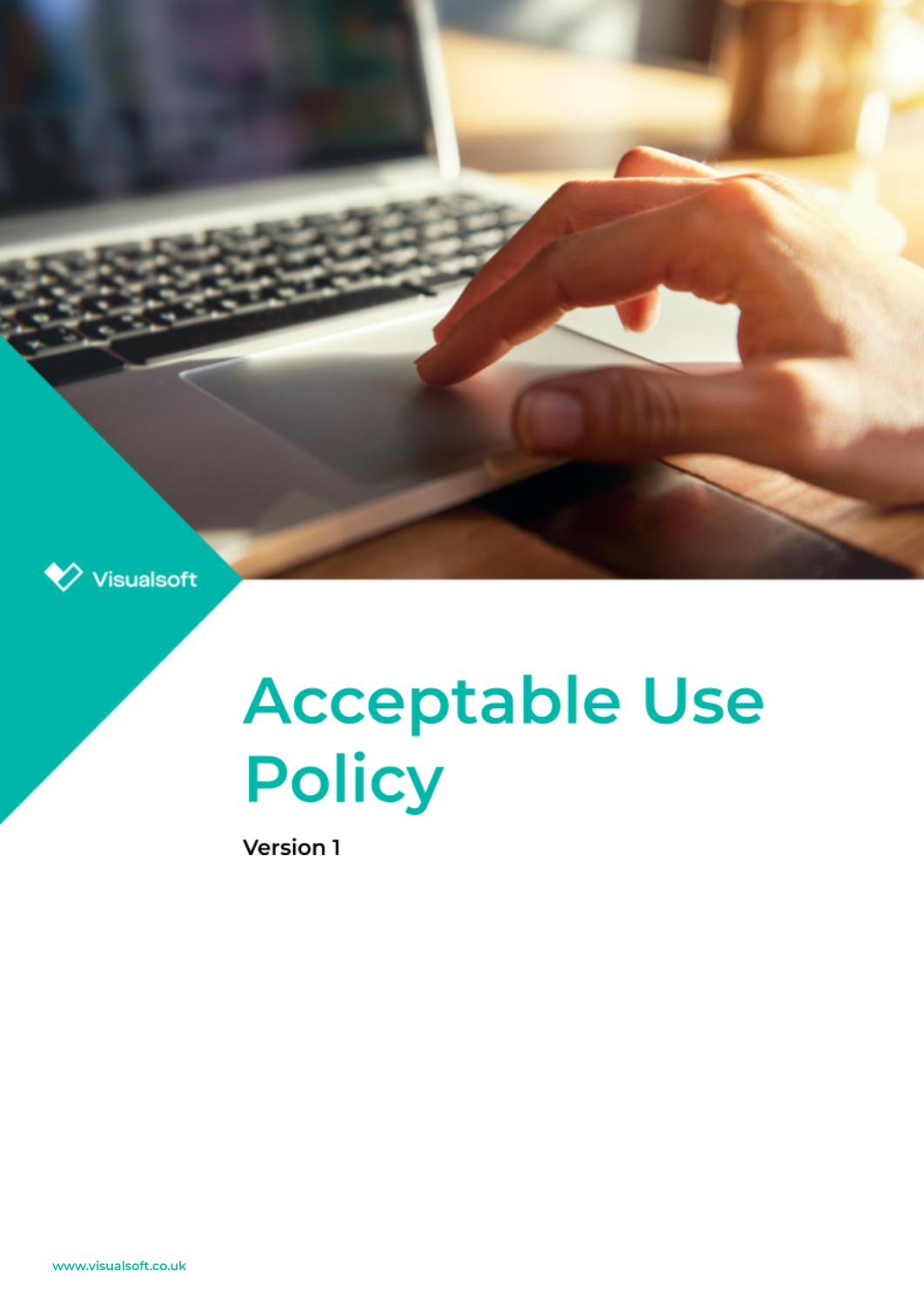

## **1. INTRODUCTION**

- 1.1. Visualsoft Limited (**"Visualsoft"**) provides an eCommerce platform and marketing services to businesses looking to grow and prosper online.
- 1.2. Whilst Visualsoft is committed to working with its clients in an open way, it also strives to ensure that any content appearing on a client's website is acceptable and in-keeping with Visualsoft's core values.
- 1.3. Visualsoft does not police the content that appears on a client's website, but it has a framework in place to ensure that, when alerted in good faith to potentially unacceptable content appearing on a client's website, such content is investigated and appropriate action is taken.
- 1.4. This Policy outlines:
	- 1.4.1. what type of content Visualsoft regards to be unacceptable;
	- 1.4.2. how to report potentially unacceptable content appearing on a client's website;
	- 1.4.3. Visualsoft's commitment to respecting a reporter's confidentiality; and
	- 1.4.4. what steps Visualsoft may take once it has investigated a report of potentially unacceptable content appearing on a client's website.

#### **2. UNACCEPTABLE CONTENT**

- 2.1. A client's websites should not contain any unacceptable content.
- 2.2. Visualsoft regards the following types of content to be types of unacceptable content:
	- 2.2.1. that which is criminal or otherwise unlawful, harmful, threatening, defamatory, obscene, infringing, harassing, hate speech or propaganda, or racially or ethnically offensive;
	- 2.2.2. that which promotes, facilitates or constitutes an illegal activity:
	- 2.2.3. that which violates import or export control laws;
	- 2.2.4. that which is discriminatory;
	- 2.2.5. that which infringes the rights of the child; and/or
	- 2.2.6. that which promotes, facilitates or incites terrorism, violence, hate or other unlawful acts.
- 2.3. Visualsoft will, acting reasonably, determine each case on its facts, but examples of unacceptable content may include:
	- 2.3.1. hateful content, e.g. where content appearing on a client's website promotes or condones hate or violence based on race, ethnicity, colour, nationality, origin, religion, politics, age, sex, sexual orientation, disability or medical condition, or any other form of discrimination;
	- 2.3.2. content that infringes any intellectual property rights;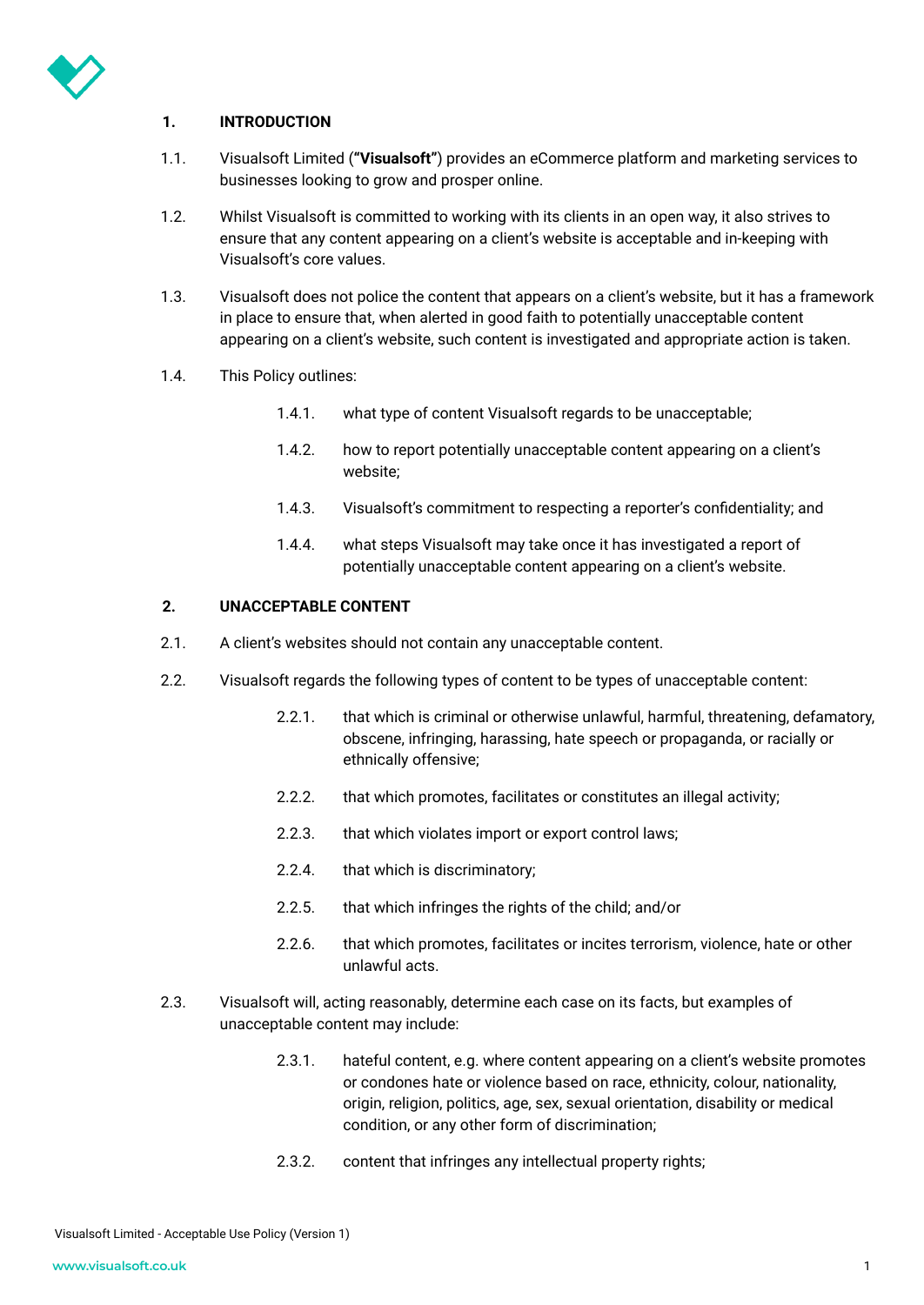

- 2.3.3. content likely to harass, embarrass, alarm, annoy or bully a specific individual;
- 2.3.4. content containing misinformation, disinformation or which interferes with democratic process;
- 2.3.5. content that encourages, directly or indirectly, the support, funding or membership of a terrorist organisation, or the commision, preparation or instigation of acts of terrorism;
- 2.3.6. content that promotes self-harm or suicide;
- 2.3.7. content that exploits or abuses children, e.g. images of child abuse or any material that presents children in a sexual manner;
- 2.3.8. content that promotes sexual abuse; or
- 2.3.9. content related to COVID-19, which:
	- 2.3.9.1. fails to comply with all applicable laws and other regulatory requirements relating to the sale of COVID-19 related goods and/or services, in the relevant client's jurisdiction, as well as the jurisdiction of their end-customer(s); and/or
	- 2.3.9.2. breaches the licensing or permissions applicable to the relevant goods and/or services.
- 2.4. The examples in clause 2.3 are not exhaustive.
- 2.5. Visualsoft will, when determining each case, seek to balance fundamental rights, including the rights to freedom of expression.

### **3. REPORTING PROCEDURE**

- 3.1. Visualsoft has introduced a number of procedures to ensure that anyone wishing to report potentially unacceptable content can do so in a way that is confidential.
- 3.2. The following reporting procedures are in place:
	- 3.2.1. any member of Visualsoft staff wishing to report content that they believe to be unacceptable should contact Visualsoft's HR Department or Legal Counsel in writing (e.g. by email), or email [aup@visualsoft.co.uk;](mailto:aup@visualsoft.co.uk)
	- 3.2.2. any client of Visualsoft wishing to report content that they believe to be unacceptable should contact their Account Director or eCommerce Strategist in writing (e.g. by email), or email [aup@visualsoft.co.uk;](mailto:aup@visualsoft.co.uk)
	- 3.2.3. any partner of Visualsoft wishing to report content that they believe to be unacceptable should contact their primary Visualsoft contact in writing (e.g. by email) or email [aup@visualsoft.co.uk](mailto:aup@visualsoft.co.uk); and
	- 3.2.4. any other third parties, e.g. end customers or members of the public, wishing to report content that they believe to be unacceptable should email [aup@visualsoft.co.uk](mailto:aup@visualsoft.co.uk).